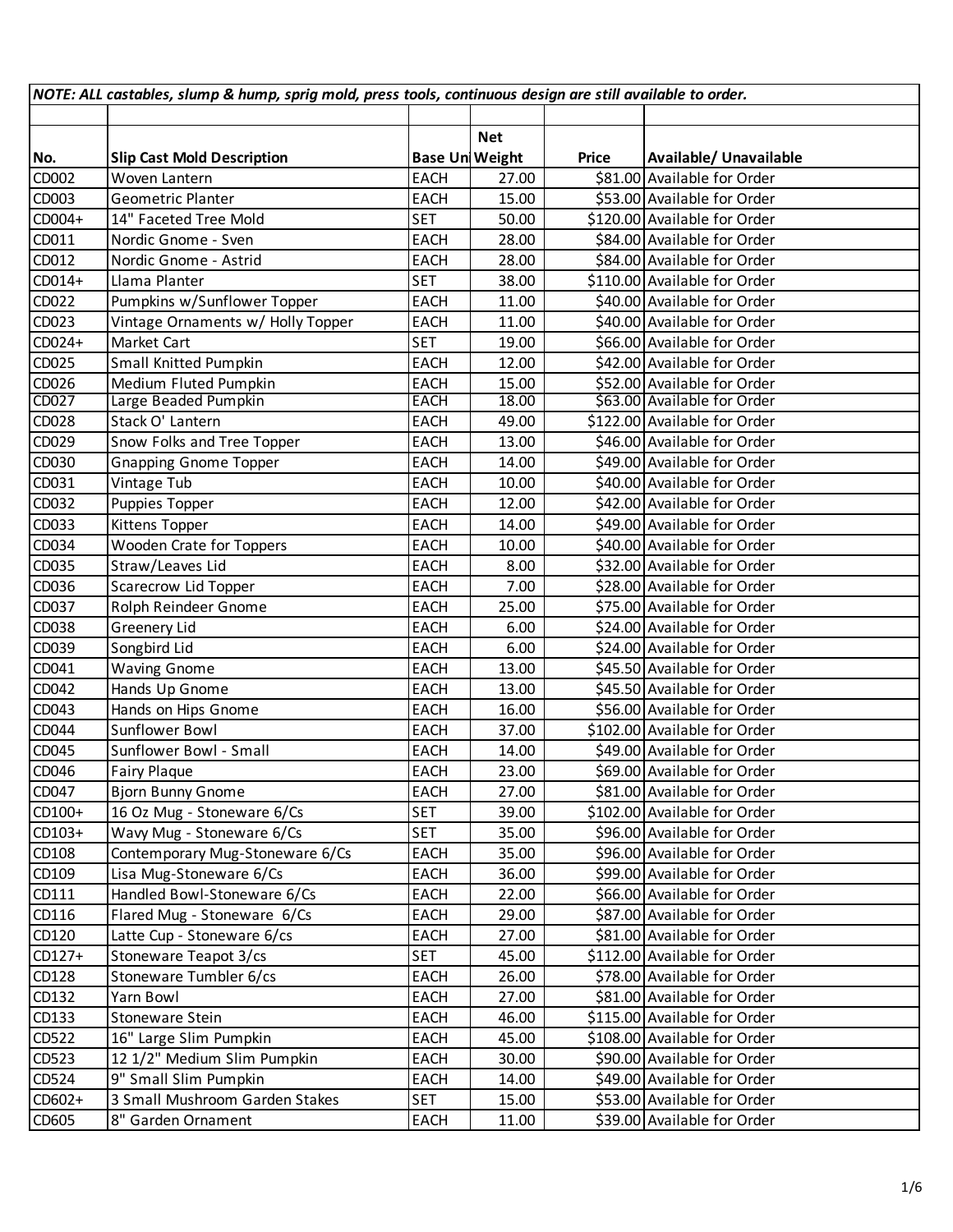|         |                                      |                       | <b>Net</b> |              |                              |
|---------|--------------------------------------|-----------------------|------------|--------------|------------------------------|
| No.     | <b>Slip Cast Mold Description</b>    | <b>Base UniWeight</b> |            | <b>Price</b> | Available/ Unavailable       |
| CD606   | 9 1/4" Garden Ornament               | <b>EACH</b>           | 13.00      |              | \$46.00 Available for Order  |
| CD636   | Large Leaf Dish                      | <b>EACH</b>           | 25.00      |              | \$75.00 Available for Order  |
| CD714   | Small Gecko                          | <b>EACH</b>           | 9.00       |              | \$36.00 Available for Order  |
| CD715   | Medium Gecko                         | <b>EACH</b>           | 21.00      |              | \$63.00 Available for Order  |
| CD716   | 2 Geckos 5"                          | <b>EACH</b>           | 4.00       |              | \$16.00 Available for Order  |
| CD760   | Medium Dragonfly                     | <b>EACH</b>           | 20.00      |              | \$70.00 Available for Order  |
| CD761   | 2 Small Dragonfly                    | EACH                  | 5.00       |              | \$20.00 Available for Order  |
| CD762   | 2 Small Frogs                        | <b>EACH</b>           | 4.00       |              | \$16.00 Available for Order  |
| CD787   | Cross Ornaments (3 Designs Per Mold) | EACH                  | 6.00       |              | \$24.00 Available for Order  |
| CD791   | Santa Bowl                           | <b>EACH</b>           | 9.00       |              | \$36.00 Available for Order  |
| CD792   | Snowman Bowl                         | <b>EACH</b>           | 9.00       |              | \$36.00 Available for Order  |
| CD793   | Cute Christmas Tree Dish             | <b>EACH</b>           | 9.00       |              | \$36.00 Available for Order  |
| CD806   | Maple Leaf Dish                      | <b>EACH</b>           | 11.00      |              | \$39.00 Available for Order  |
| CD814   | Tall Envelope Vase                   | <b>EACH</b>           | 16.00      |              | \$56.00 Available for Order  |
| CD815   | Short Envelope Vase                  | <b>EACH</b>           | 12.75      |              | \$45.00 Available for Order  |
| CD859   | Small Rain Boots Planter             | EACH                  | 13.00      |              | \$46.00 Available for Order  |
| CD865+  | Christmas Ornament Box               | <b>SET</b>            | 6.00       |              | \$24.00 Available for Order  |
| CD881+  | Handle/Soup Cup                      | <b>SET</b>            | 10.75      |              | \$43.00 Available for Order  |
| CD887   | Ice Cream Cone Server                | <b>EACH</b>           | 7.00       |              | \$28.00 Available for Order  |
| CD986   | Skull                                | <b>EACH</b>           | 10.00      |              | \$40.00 Available for Order  |
| CD987   | Christmas Bulb Dish                  | EACH                  | 8.25       |              | \$33.00 Available for Order  |
| CD989+  | <b>Tree Box</b>                      | <b>SET</b>            | 16.00      |              | \$56.00 Available for Order  |
| CD990   | Christmas Tree Plate                 | <b>EACH</b>           | 13.00      |              | \$46.00 Available for Order  |
| CD991   | <b>Small Tree Plate</b>              | <b>EACH</b>           | 9.00       |              | \$36.00 Available for Order  |
| CD993   | Small Star Plate                     | <b>EACH</b>           | 9.00       |              | \$36.00 Available for Order  |
| CD1041+ | Lighted Pumpkin                      | <b>SET</b>            | 20.25      |              | \$71.00 Available for Order  |
| CD1042  | Oval Pumpkin                         | <b>EACH</b>           | 6.00       |              | \$24.00 Available for Order  |
| CD1043  | <b>Squatty Pumpkin</b>               | <b>EACH</b>           | 6.50       |              | \$26.00 Available for Order  |
| CD1045  | 3.75" Flower Pot                     | <b>EACH</b>           | 6.00       |              | \$24.00 Available for Order  |
| CD1095  | <b>Funky Tree</b>                    | EACH                  | 17.00      |              | \$60.00 Available for Order  |
| CD1127  | Round Pot                            | <b>EACH</b>           | 17.00      |              | \$60.00 Available for Order  |
| CD1128  | Medium Vase                          | <b>EACH</b>           | 17.00      |              | \$60.00 Available for Order  |
| CD1129  | Large Vase                           | <b>EACH</b>           | 28.00      |              | \$84.00 Available for Order  |
| CD1144  | Home Decor Vase                      | EACH                  | 16.50      |              | \$58.00 Available for Order  |
| CD1146  | Large Gourd                          | EACH                  | 25.00      |              | \$75.00 Available for Order  |
| CD1147  | Chubby Gourd                         | <b>EACH</b>           | 24.00      |              | \$72.00 Available for Order  |
| CD1148  | <b>Skinny Gourd</b>                  | <b>EACH</b>           | 15.00      |              | \$53.00 Available for Order  |
| CD1166  | Hosta Leaf Plate                     | <b>EACH</b>           | 15.00      |              | \$53.00 Available for Order  |
| CD1167  | Banana Leaf                          | <b>EACH</b>           | 14.00      |              | \$49.00 Available for Order  |
| CD1226  | Wrapped Candy Dish                   | EACH                  | 11.50      |              | \$40.00 Available for Order  |
| CD1252+ | Skull Cup                            | <b>SET</b>            | 8.50       |              | \$34.00 Available for Order  |
| CD1301  | <b>Bird Couple</b>                   | EACH                  | 9.25       |              | \$37.00 Available for Order  |
| CD1308  | Christmas Tree Votive Holder         | <b>EACH</b>           | 27.00      |              | \$81.00 Available for Order  |
| CD1322  | Heart Paperweight                    | EACH                  | 9.00       |              | \$36.00 Available for Order  |
| CD1329  | Snail Planter                        | EACH                  | 22.00      |              | \$66.00 Available for Order  |
| CD1331  | Owl Planter                          | <b>EACH</b>           | 19.50      |              | \$68.00 Available for Order  |
| CD1348  | <b>Stocking Cap Tree</b>             | EACH                  | 30.00      |              | \$90.00 Available for Order  |
| CD1349  | <b>Stacked Ornament Vase</b>         | <b>EACH</b>           | 15.00      |              | \$53.00 Available for Order  |
| CD1360  | Peacock                              | <b>EACH</b>           | 67.00      |              | \$168.00 Available for Order |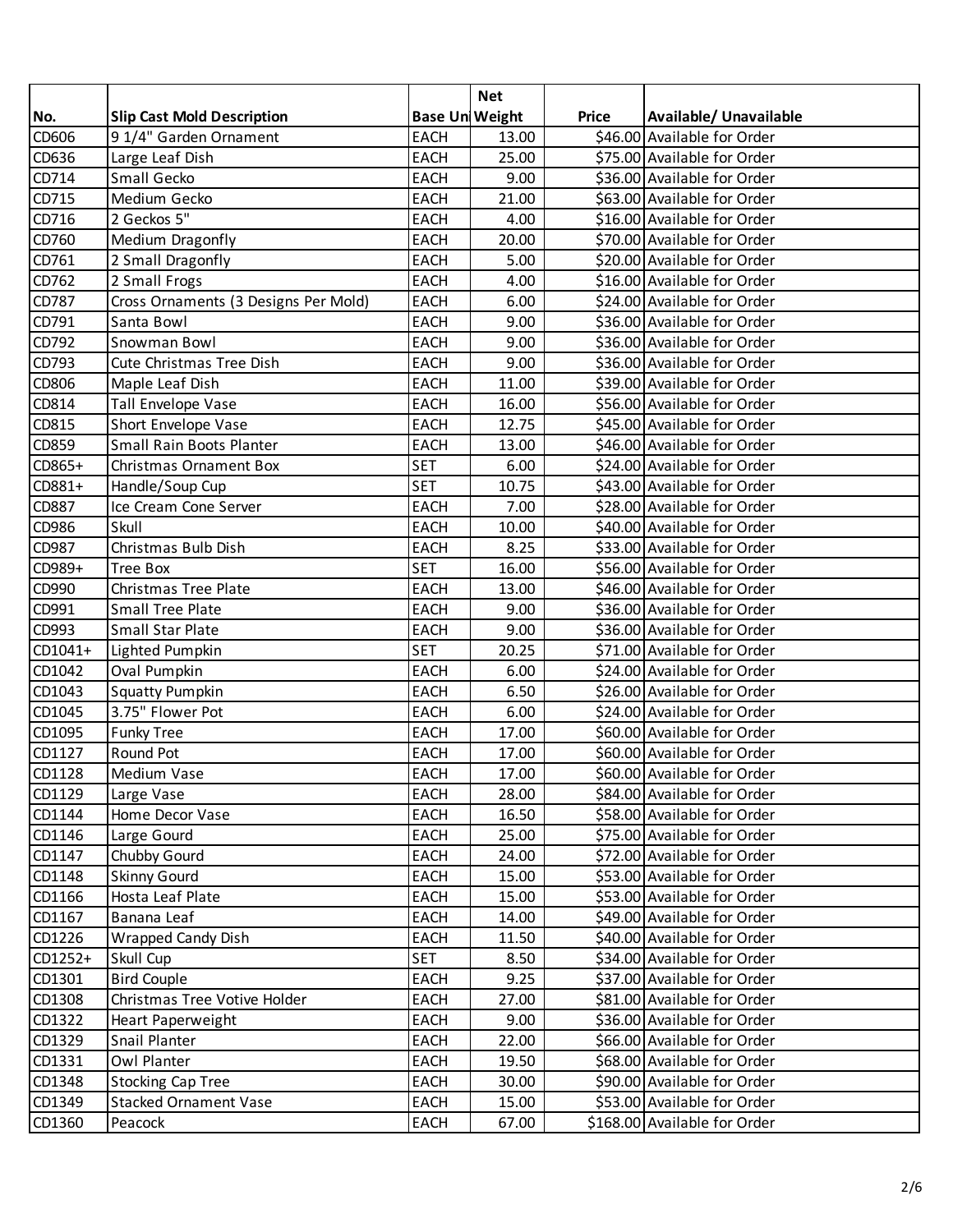|                  |                                   |                       | <b>Net</b> |              |                                            |
|------------------|-----------------------------------|-----------------------|------------|--------------|--------------------------------------------|
| No.              | <b>Slip Cast Mold Description</b> | <b>Base UniWeight</b> |            | <b>Price</b> | Available/ Unavailable                     |
| CD1419           | 8" Mushroom                       | <b>EACH</b>           | 38.00      |              | \$105.00 Available for Order               |
| CD1420           | 6" Mushroom                       | <b>EACH</b>           | 13.00      |              | \$46.00 Available for Order                |
| CD1442           | Small Penguin (Baby)              | <b>EACH</b>           | 28.00      |              | \$84.00 Available for Order                |
| CD1460           | <b>Sliced Pumpkin</b>             | <b>EACH</b>           | 28.50      |              | \$86.00 Available for Order                |
| CD1462           | Jolly Christmas Tree              | <b>EACH</b>           | 49.50      |              | \$119.00 Available for Order               |
| CD1463           | Vintage Elf                       | <b>EACH</b>           | 31.00      |              | \$85.00 Available for Order                |
| CD1473           | Vintage Snowman                   | <b>EACH</b>           | 39.00      |              | \$107.00 Available for Order               |
| CD1489           | Hedgehog Planter                  | <b>EACH</b>           | 34.00      |              | \$94.00 Available for Order                |
| CD1495           | Garden Pedestal                   | <b>EACH</b>           | 45.00      |              | \$108.00 Available for Order               |
| CD1508+          | Vintage Truck Container           | <b>SET</b>            | 42.50      |              | \$102.00 Available for Order               |
| CD1515           | Faceted Skull 4/cs                | <b>EACH</b>           | 20.50      |              | \$72.00 Available for Order                |
| 4140             | Small Fat Toad                    | EACH                  | 7.00       |              | \$28.00 Available for Order                |
| 4144             | Sun Face Plaque                   | <b>EACH</b>           | 11.00      |              | \$36.00 Available for Order                |
| $CD001+$         | Iguana                            | <b>SET</b>            | 47.00      |              | \$113.00 Temporarily Unavailable for Order |
| CD005            | Stand Up Textured Tile            | <b>EACH</b>           | 13.00      |              | \$46.00 Temporarily Unavailable for Order  |
| CD006            | Piggy Bank                        | <b>EACH</b>           | 15.00      |              | \$53.00 Temporarily Unavailable for Order  |
| CD015            | Quirky Cat                        | <b>EACH</b>           | 14.50      |              | \$51.00 Temporarily Unavailable for Order  |
| $CD016+$         | Quirky Dog                        | <b>SET</b>            | 22.00      |              | \$77.00 Temporarily Unavailable for Order  |
| CD017            | Quirky Frog                       | <b>EACH</b>           | 16.00      |              | \$56.00 Temporarily Unavailable for Order  |
| CD018            | Large Weathered Wood Angel        | <b>EACH</b>           | 39.00      |              | \$107.00 Temporarily Unavailable for Order |
| CD019            | Small Weathered Wood Angel        | <b>EACH</b>           | 34.00      |              | \$92.00 Temporarily Unavailable for Order  |
| CD020+           | <b>Sitting Carved Rabbit</b>      | <b>SET</b>            | 43.00      |              | \$108.00 Temporarily Unavailable for Order |
| CD021            | Garden Sphere                     | <b>EACH</b>           | 48.00      |              | \$120.00 Temporarily Unavailable for Order |
| CO <sub>22</sub> | <b>Baby Shoe</b>                  | <b>EACH</b>           | 2.00       |              | \$10.00 Temporarily Unavailable for Order  |
| CD531            | Sun - Moon Bank/Light             | <b>EACH</b>           | 9.00       |              | \$36.00 Temporarily Unavailable for Order  |
| CD532            | Football Helmet Bank              | <b>EACH</b>           | 11.00      |              | \$39.00 Temporarily Unavailable for Order  |
| CD588            | Dog Lid W/ Box                    | <b>EACH</b>           | 5.00       |              | \$20.00 Temporarily Unavailable for Order  |
| CD589            | Cat Lid W/ Box                    | <b>EACH</b>           | 6.00       |              | \$24.00 Temporarily Unavailable for Order  |
| CD603+           | 2 Medium Mushroom Garden Stakes   | <b>SET</b>            | 30.00      |              | \$90.00 Temporarily Unavailable for Order  |
| CD604+           | Large Mushroom Garden Stake       | <b>SET</b>            | 23.00      |              | \$69.00 Temporarily Unavailable for Order  |
| CD607            | 10 1/2" Garden Ornament           | <b>EACH</b>           | 15.00      |              | \$53.00 Temporarily Unavailable for Order  |
| CD620            | Frog - Large Wall Climber         | <b>EACH</b>           | 46.00      |              | \$110.00 Temporarily Unavailable for Order |
| CD621            | Accessory Stem for Garden Stakes  | <b>EACH</b>           | 10.00      |              | \$40.00 Temporarily Unavailable for Order  |
| CD637            | Medium Leaf Dish                  | <b>EACH</b>           | 13.00      |              | \$46.00 Temporarily Unavailable for Order  |
| CD643            | <b>Summer Sandal Box</b>          | EACH                  | 7.00       |              | \$28.00 Temporarily Unavailable for Order  |
| CD645            | Medium Frog Wall Climber          | EACH                  | 19.00      |              | \$67.00 Temporarily Unavailable for Order  |
| CD670            | Sharky Box                        | EACH                  | 9.00       |              | \$36.00 Temporarily Unavailable for Order  |
| CD672            | 3 Plain Crosses                   | EACH                  | 11.00      |              | \$39.00 Temporarily Unavailable for Order  |
| CD678            | Cross Box                         | <b>EACH</b>           | 8.00       |              | \$32.00 Temporarily Unavailable for Order  |
| CD709            | Sneaker Bank                      | EACH                  | 6.00       |              | \$24.00 Temporarily Unavailable for Order  |
| CD721            | Cute Sitting Dragon               | <b>EACH</b>           | 21.00      |              | \$63.00 Temporarily Unavailable for Order  |
| $CD723+$         | Crown Box                         | <b>SET</b>            | 9.75       |              | \$39.00 Temporarily Unavailable for Order  |
| CD724            | Fairy On A Box                    | <b>EACH</b>           | 11.00      |              | \$39.00 Temporarily Unavailable for Order  |
| CD725            | Fairy On The Moon                 | <b>EACH</b>           | 9.00       |              | \$36.00 Temporarily Unavailable for Order  |
| CD726            | Cute Sleeping Dragon              | EACH                  | 14.00      |              | \$49.00 Temporarily Unavailable for Order  |
| CD750            | Wine Bottle Trivet                | <b>EACH</b>           | 10.00      |              | \$40.00 Temporarily Unavailable for Order  |
| CD767+           | Purse Box                         | <b>SET</b>            | 8.25       |              | \$33.00 Temporarily Unavailable for Order  |
| CD784+           | Tank Box                          | <b>SET</b>            | 8.00       |              | \$32.00 Temporarily Unavailable for Order  |
| CD785            | "Slick" Snake                     | <b>EACH</b>           | 10.00      |              | \$40.00 Temporarily Unavailable for Order  |
| <b>CD838</b>     | <b>Butterfly Angel</b>            | <b>EACH</b>           | 8.75       |              | \$35.00 Temporarily Unavailable for Order  |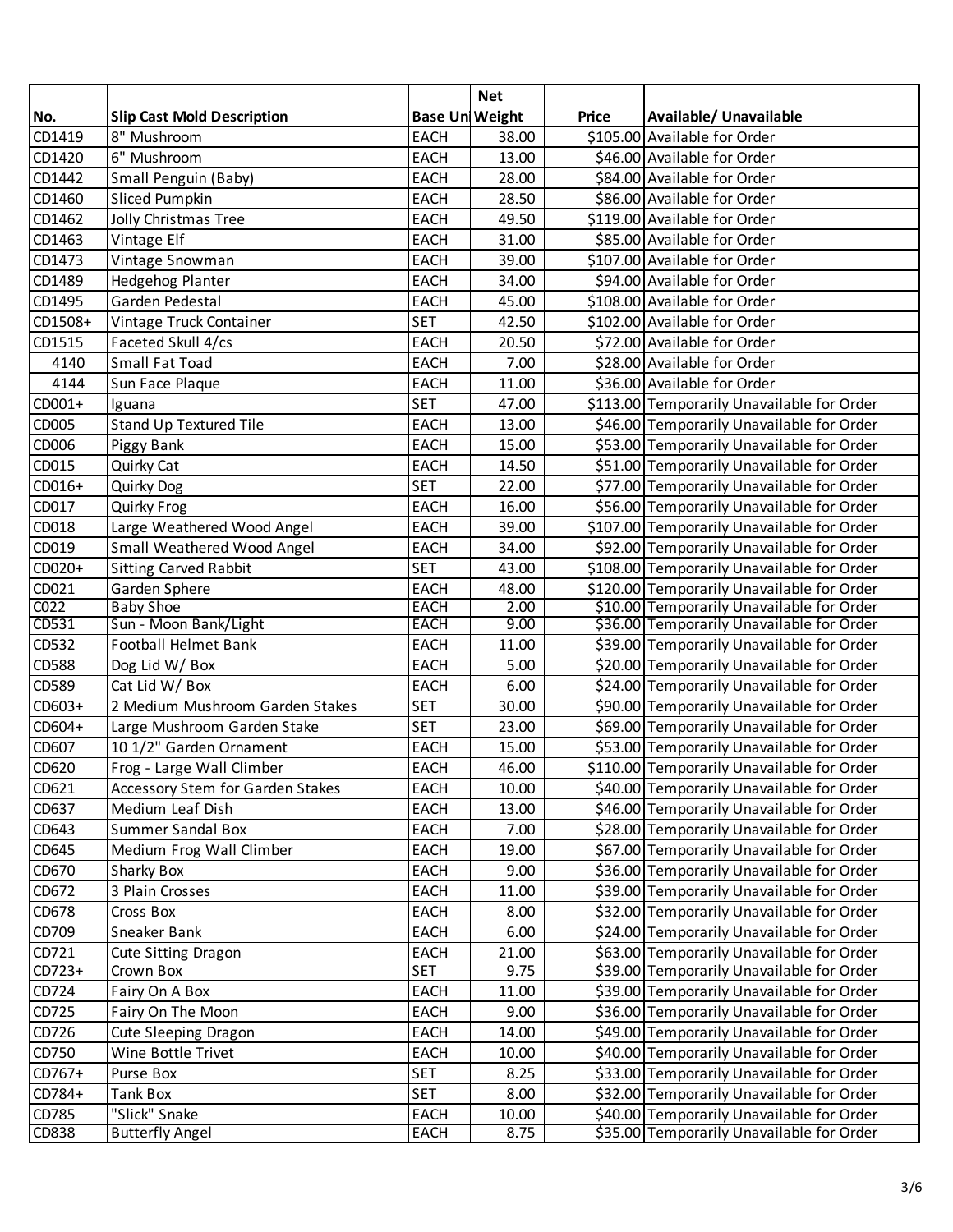|              |                                             |                       | <b>Net</b> |              |                                            |
|--------------|---------------------------------------------|-----------------------|------------|--------------|--------------------------------------------|
| No.          | <b>Slip Cast Mold Description</b>           | <b>Base UniWeight</b> |            | <b>Price</b> | Available/ Unavailable                     |
| CD848        | Large. Walligator                           | <b>EACH</b>           | 17.00      |              | \$60.00 Temporarily Unavailable for Order  |
| CD849        | Medium Walligator                           | <b>EACH</b>           | 11.00      |              | \$39.00 Temporarily Unavailable for Order  |
| CD863        | <b>Butterfly Candy Dish</b>                 | <b>EACH</b>           | 4.75       |              | \$19.00 Temporarily Unavailable for Order  |
| CD866        | Cross/Star Ornament                         | <b>EACH</b>           | 3.75       |              | \$15.00 Temporarily Unavailable for Order  |
| CD870        | Ice Cream Cone Box                          | <b>EACH</b>           | 5.50       |              | \$22.00 Temporarily Unavailable for Order  |
| CD876        | 3 Cute Frogs                                | <b>EACH</b>           | 9.00       |              | \$36.00 Temporarily Unavailable for Order  |
| <b>CD882</b> | Snack Tray for CD881+C2                     | <b>EACH</b>           | 15.75      |              | \$55.00 Temporarily Unavailable for Order  |
| CD894        | <b>Funky Bowl</b>                           | <b>EACH</b>           | 30.50      |              | \$92.00 Temporarily Unavailable for Order  |
| CD902        | Chalk Board Gator                           | <b>EACH</b>           | 10.00      |              | \$40.00 Temporarily Unavailable for Order  |
| CD903        | Chalk Board Coffee Cup                      | <b>EACH</b>           | 14.00      |              | \$49.00 Temporarily Unavailable for Order  |
| CD929        | Plain Chalk Board                           | <b>EACH</b>           | 10.00      |              | \$40.00 Temporarily Unavailable for Order  |
| CD932        | Trophy                                      | <b>EACH</b>           | 8.50       |              | \$34.00 Temporarily Unavailable for Order  |
| CD934        | Deviled Egg Tray                            | <b>EACH</b>           | 18.00      |              | \$63.00 Temporarily Unavailable for Order  |
| CD935        | <b>Teapot Chalkboard</b>                    | <b>EACH</b>           | 15.00      |              | \$53.00 Temporarily Unavailable for Order  |
| CD942        | Cyclops Big Mouth                           | <b>EACH</b>           | 9.50       |              | \$38.00 Temporarily Unavailable for Order  |
| CD943        | Mohawk Big Mouth                            | <b>EACH</b>           | 13.50      |              | \$47.00 Temporarily Unavailable for Order  |
| CD944+       | Fishy Big Mouth                             | <b>SET</b>            | 10.00      |              | \$40.00 Temporarily Unavailable for Order  |
| CD945+       | Pirate Skull Box                            | <b>SET</b>            | 12.75      |              | \$45.00 Temporarily Unavailable for Order  |
| CD956        | Oval Platter (Optional Cut Out Handles)     | <b>EACH</b>           | 28.25      |              | \$85.00 Temporarily Unavailable for Order  |
| CD957        | Lg. Oval Platter (Optional Cut Out Handles) | <b>EACH</b>           |            |              | \$122.50 Temporarily Unavailable for Order |
| CD958        | Oval Bowl (w/ Optional Handles)             | EACH                  | 50.00      |              | \$150.00 Temporarily Unavailable for Order |
| CD976        | 2 Free Form Plaques                         | <b>EACH</b>           | 8.00       |              | \$32.00 Temporarily Unavailable for Order  |
| CD979        | 2 Heart Plaques                             | <b>EACH</b>           | 10.00      |              | \$40.00 Temporarily Unavailable for Order  |
| CD1044       | 5" Flower Pot                               | <b>EACH</b>           | 20.50      |              | \$72.00 Temporarily Unavailable for Order  |
| CD1062       | Condiment Bowl - Flower                     | <b>EACH</b>           | 6.00       |              | \$24.00 Temporarily Unavailable for Order  |
| CD1064       | Tray                                        | <b>EACH</b>           | 18.50      |              | \$65.00 Temporarily Unavailable for Order  |
| CD1119       | Hareball Bunny Baby                         | <b>EACH</b>           | 9.75       |              | \$39.00 Temporarily Unavailable for Order  |
| CD1120       | The Gnome Brothers - Jake                   | <b>EACH</b>           | 10.75      |              | \$38.00 Temporarily Unavailable for Order  |
| $CD1121+$    | Gnome Brothers - Elwood                     | <b>SET</b>            | 23.50      |              | \$71.00 Temporarily Unavailable for Order  |
| CD1145       | Flat Tulip Vase                             | <b>EACH</b>           | 26.50      |              | \$80.00 Temporarily Unavailable for Order  |
| CD1212       | Gnome Hilda                                 | <b>EACH</b>           | 16.25      |              | \$57.00 Temporarily Unavailable for Order  |
| CD1244       | Peace Box                                   | <b>EACH</b>           | 8.75       |              | \$35.00 Temporarily Unavailable for Order  |
| CD1245       | Peace Sign Vase                             | EACH                  | 16.00      |              | \$56.00 Temporarily Unavailable for Order  |
| CD1247+      | Sock Monkey Bank                            | <b>SET</b>            | 28.50      |              | \$86.00 Temporarily Unavailable for Order  |
| CD1253       | Sock Monkey Box                             | <b>EACH</b>           | 12.00      |              | \$42.00 Temporarily Unavailable for Order  |
| CD1273       | 15"T Bottle Vase                            | <b>EACH</b>           | 21.50      |              | \$65.00 Temporarily Unavailable for Order  |
| CD1274       | 12"T Bottle Vase                            | EACH                  | 17.00      |              | \$60.00 Temporarily Unavailable for Order  |
| CD1276       | Peace Bank                                  | <b>EACH</b>           | 10.00      |              | \$40.00 Temporarily Unavailable for Order  |
| CD1283       | <b>Boy Troll Bank</b>                       | <b>EACH</b>           | 15.00      |              | \$53.00 Temporarily Unavailable for Order  |
| $CD1284+$    | <b>Oval Container</b>                       | <b>SET</b>            | 21.00      |              | \$63.00 Temporarily Unavailable for Order  |
| CD1285       | Lg. Owl Box                                 | <b>EACH</b>           | 23.00      |              | \$69.00 Temporarily Unavailable for Order  |
| CD1286       | Sm Owl Box                                  | <b>EACH</b>           | 15.00      |              | \$53.00 Temporarily Unavailable for Order  |
| CD1287+      | Home Decor' Tray                            | <b>SET</b>            | 32.25      |              | \$89.00 Temporarily Unavailable for Order  |
| CD1288       | Lady Bug Bank                               | <b>EACH</b>           | 12.00      |              | \$42.00 Temporarily Unavailable for Order  |
| CD1289       | Cupcake Bank                                | <b>EACH</b>           | 24.00      |              | \$72.00 Temporarily Unavailable for Order  |
| CD1290       | 8" Bird House                               | <b>EACH</b>           | 17.75      |              | \$62.00 Temporarily Unavailable for Order  |
| CD1294+      | Skull Big Mouth                             | <b>SET</b>            | 17.00      |              | \$58.00 Temporarily Unavailable for Order  |
| CD1300+      | <b>Bird Feeder</b>                          | <b>SET</b>            | 32.00      |              | \$88.00 Temporarily Unavailable for Order  |
| CD1318+      | Ice Cream Cookie Jar                        | <b>SET</b>            | 39.50      |              | \$109.00 Temporarily Unavailable for Order |
| CD1327       | Koi Fish                                    | <b>EACH</b>           | 51.25      |              | \$128.00 Temporarily Unavailable for Order |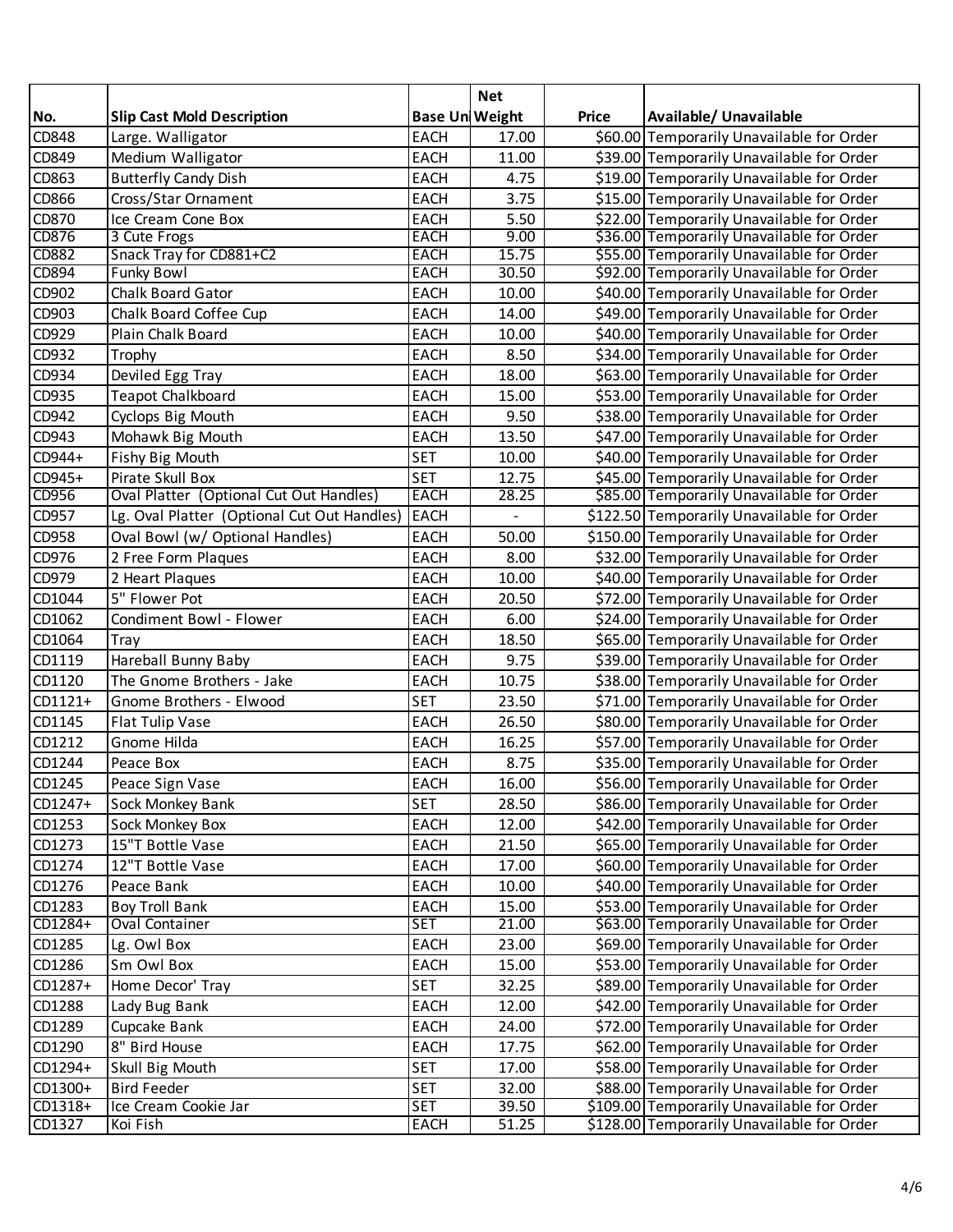|         |                                                 |                       | <b>Net</b> |              |                                            |
|---------|-------------------------------------------------|-----------------------|------------|--------------|--------------------------------------------|
| No.     | <b>Slip Cast Mold Description</b>               | <b>Base UniWeight</b> |            | <b>Price</b> | Available/ Unavailable                     |
| CD1330  | <b>Frog Planter</b>                             | <b>EACH</b>           | 24.00      |              | \$72.00 Temporarily Unavailable for Order  |
| CD1332+ | Owl Cookie Jar                                  | <b>SET</b>            | 37.25      |              | \$102.00 Temporarily Unavailable for Order |
| CD1334+ | <b>Tall Pitcher Vase</b>                        | <b>SET</b>            | 40.00      |              | \$110.00 Temporarily Unavailable for Order |
| CD1336+ | Asian Teapot                                    | <b>SET</b>            | 26.50      |              | \$80.00 Temporarily Unavailable for Order  |
| CD1359+ | Asian Dragon                                    | <b>SET</b>            | 45.50      |              | \$109.00 Temporarily Unavailable for Order |
| CD1361  | Small Koi                                       | <b>EACH</b>           | 37.50      |              | \$103.00 Temporarily Unavailable for Order |
| CD1362  | Garden Bird(Looking Right)                      | <b>EACH</b>           | 30.00      |              | \$82.00 Temporarily Unavailable for Order  |
| CD1363  | Garden Bird (Looking Left)                      | <b>EACH</b>           | 27.50      |              | \$82.00 Temporarily Unavailable for Order  |
| CD1364+ | <b>Turtle Planter</b>                           | <b>SET</b>            | 35.00      |              | \$96.00 Temporarily Unavailable for Order  |
| CD1366  | <b>Bottle Cap</b>                               | <b>EACH</b>           | 25.00      |              | \$75.00 Temporarily Unavailable for Order  |
| CD1367+ | <b>Shark Dish</b>                               | <b>SET</b>            | 31.00      |              | \$85.00 Temporarily Unavailable for Order  |
| CD1371  | <b>Dancing Teapot</b>                           | <b>EACH</b>           | 30.50      |              | \$92.00 Temporarily Unavailable for Order  |
| CD1372  | <b>Dancing Container</b>                        | <b>EACH</b>           | 16.75      |              | \$59.00 Temporarily Unavailable for Order  |
| CD1373  | Dancing Sugar Jar                               | <b>EACH</b>           | 12.00      |              | \$42.00 Temporarily Unavailable for Order  |
| CD1374  | Dancing Jar Lid (Fits MB1371, MB1372, MB13 EACH |                       | 7.50       |              | \$30.00 Temporarily Unavailable for Order  |
| CD1379  | <b>Star Fish Dish</b>                           | <b>EACH</b>           | 14.50      |              | \$51.00 Temporarily Unavailable for Order  |
| CD1380  | <b>Shell Dish</b>                               | <b>EACH</b>           | 10.25      |              | \$41.00 Temporarily Unavailable for Order  |
| CD1381  | Seahorse Dish                                   | <b>EACH</b>           | 8.25       |              | \$33.00 Temporarily Unavailable for Order  |
| CD1382  | Sugar Skull Box                                 | <b>EACH</b>           | 13.00      |              | \$45.00 Temporarily Unavailable for Order  |
| CD1383  | Tiki Cups (2 Designs)                           | <b>EACH</b>           | 19.00      |              | \$66.00 Temporarily Unavailable for Order  |
| CD1384  | Masquerade Mask Box                             | <b>EACH</b>           | 16.00      |              | \$56.00 Temporarily Unavailable for Order  |
| CD1385  | <b>Owl Mask Box</b>                             | <b>EACH</b>           | 16.00      |              | \$56.00 Temporarily Unavailable for Order  |
| CD1386  | Dancing Tea Cup                                 | <b>EACH</b>           | 27.00      |              | \$81.00 Temporarily Unavailable for Order  |
| CD1388  | Dancing Creamer                                 | <b>EACH</b>           | 23.50      |              | \$71.00 Temporarily Unavailable for Order  |
| CD1389+ | Fairy House Box                                 | <b>SET</b>            | 54.00      |              | \$135.00 Temporarily Unavailable for Order |
| CD1390+ | Acorn Cottage                                   | <b>SET</b>            | 34.25      |              | \$94.00 Temporarily Unavailable for Order  |
| CD1391  | Flat Bottle Vase (Medium)                       | <b>EACH</b>           | 20.00      |              | \$70.00 Temporarily Unavailable for Order  |
| CD1392  | Flat Bottle Vase (Large)                        | <b>EACH</b>           | 32.00      |              | \$88.00 Temporarily Unavailable for Order  |
| CD1396  | Spot on Wall Pocket                             | <b>EACH</b>           | 26.00      |              | \$78.00 Temporarily Unavailable for Order  |
| CD1402+ | Kangaroo Pencil/Pad Holder                      | <b>SET</b>            | 30.25      |              | \$91.00 Temporarily Unavailable for Order  |
| CD1403  | Oval Pitcher                                    | <b>EACH</b>           | 27.00      |              | \$81.00 Temporarily Unavailable for Order  |
| CD1404  | Gallon Paint Can                                | <b>EACH</b>           | 23.75      |              | \$71.00 Temporarily Unavailable for Order  |
| CD1405  | Quart Paint Can                                 | <b>EACH</b>           | 11.50      |              | \$40.00 Temporarily Unavailable for Order  |
| CD1406  | Top Hat                                         | <b>EACH</b>           | 48.00      |              | \$115.00 Temporarily Unavailable for Order |
| CD1418  | Dancing Vase                                    | <b>EACH</b>           | 31.50      |              | \$87.00 Temporarily Unavailable for Order  |
| CD1421  | 6" House Vase                                   | <b>EACH</b>           | 13.00      |              | \$46.00 Temporarily Unavailable for Order  |
| CD1422  | 8" House Vase                                   | <b>EACH</b>           | 17.00      |              | \$60.00 Temporarily Unavailable for Order  |
| CD1423  | 10" House Vase                                  | EACH                  | 21.50      |              | \$65.00 Temporarily Unavailable for Order  |
| CD1424+ | <b>Fancy Goldfish</b>                           | <b>SET</b>            | 72.00      |              | \$180.00 Temporarily Unavailable for Order |
| CD1425  | Fish Vase                                       |                       |            |              | \$80.00 Temporarily Unavailable for Order  |
|         |                                                 | <b>EACH</b>           | 26.50      |              |                                            |
| CD1426  | Large Penguin                                   | EACH                  | 45.00      |              | \$108.00 Temporarily Unavailable for Order |
| CD1430  | <b>Faceted Rhino</b>                            | EACH                  | 31.00      |              | \$85.00 Temporarily Unavailable for Order  |
| CD1431  | <b>Faceted Giraffe</b>                          | EACH                  | 35.00      |              | \$96.00 Temporarily Unavailable for Order  |
| CD1443  | <b>Big Tail Squirrel</b>                        | <b>EACH</b>           | 40.00      |              | \$110.00 Temporarily Unavailable for Order |
| CD1444+ | Finial Jar - Large                              | <b>SET</b>            | 54.00      |              | \$135.00 Temporarily Unavailable for Order |
| CD1445+ | Finial Jar - Small                              | <b>SET</b>            | 32.25      |              | \$89.00 Temporarily Unavailable for Order  |
| CD1456  | Duck-zilla Bank                                 | <b>EACH</b>           | 74.00      |              | \$185.00 Temporarily Unavailable for Order |
| CD1457  | Pinwheel                                        | EACH                  | 18.50      |              | \$65.00 Temporarily Unavailable for Order  |
| CD1458  | Super Pinwheel                                  | <b>EACH</b>           | 21.00      |              | \$65.00 Temporarily Unavailable for Order  |
| CD1459+ | Faceted Elephant 2/cs                           | <b>SET</b>            | 33.00      |              | \$91.00 Temporarily Unavailable for Order  |
| CD1476+ | Faceted Lion 2/cs                               | <b>SET</b>            | 42.00      |              | \$105.00 Temporarily Unavailable for Order |